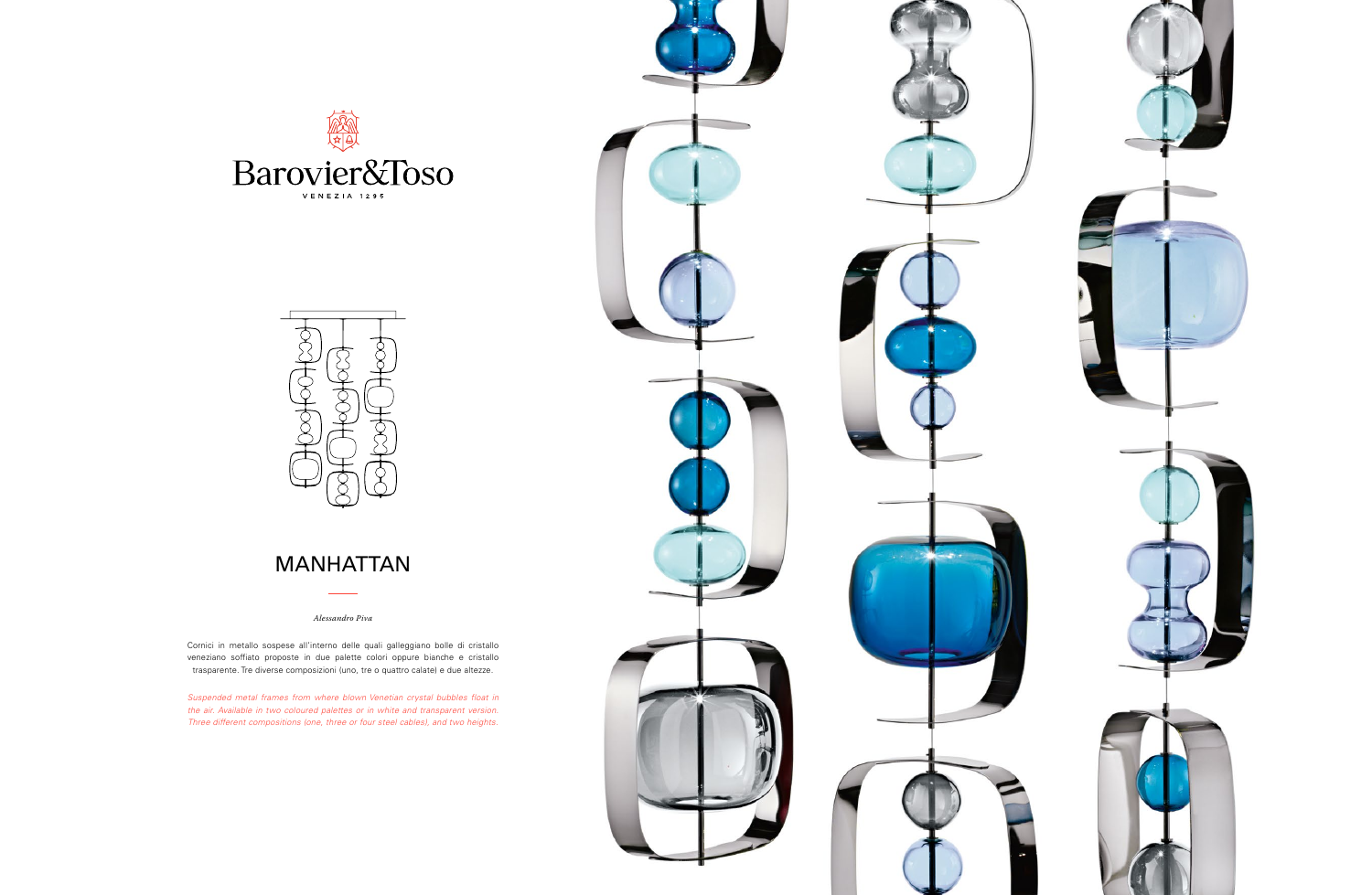

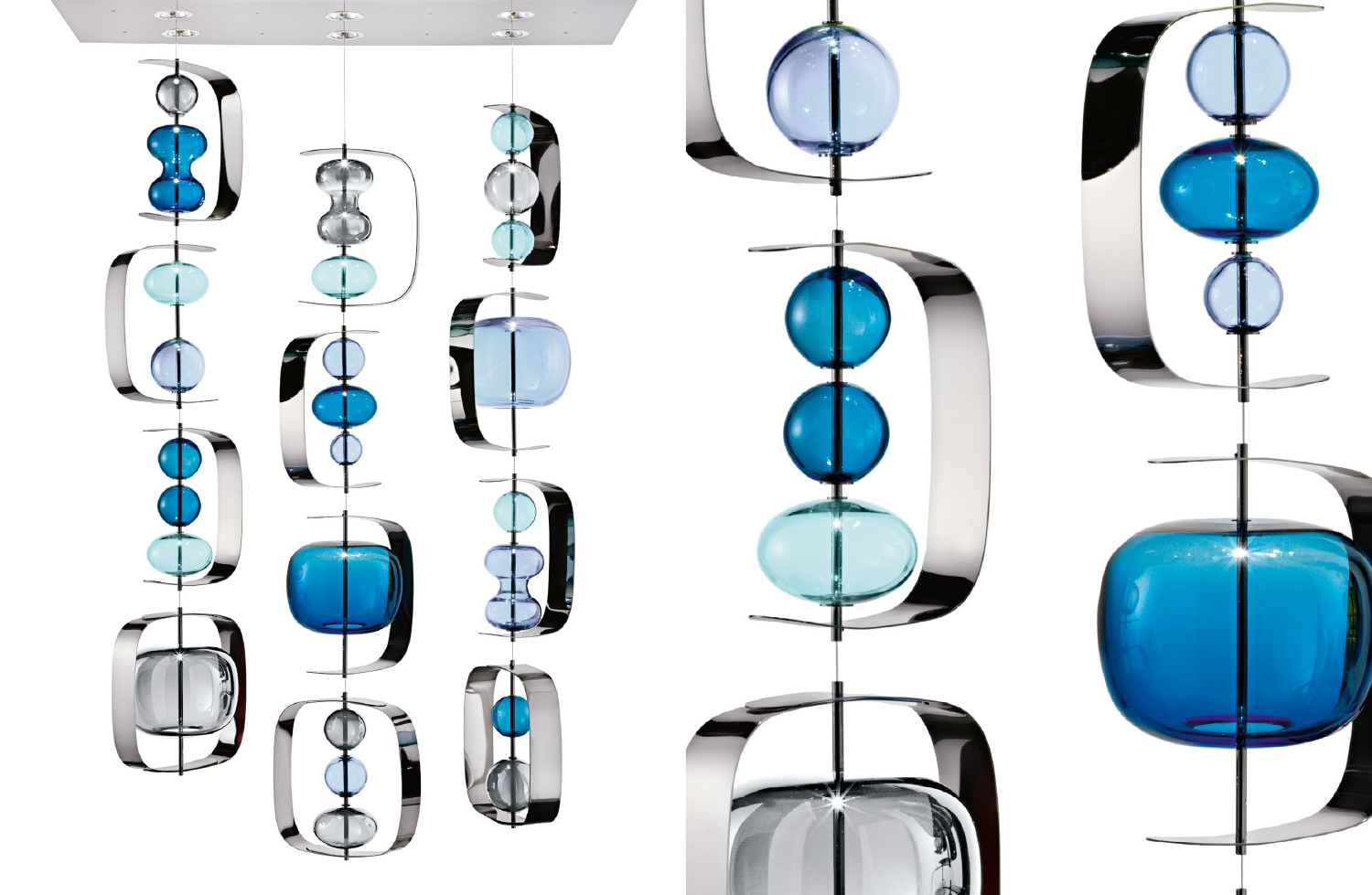| <b>Classificazione energetica</b><br><b>Energy class</b> |                                                                         |                                                                  |                                                                  |  |  |
|----------------------------------------------------------|-------------------------------------------------------------------------|------------------------------------------------------------------|------------------------------------------------------------------|--|--|
| Codice<br>Code                                           | Classe sorgenti luminose utilizzabili<br>Compatible light sources class | Classe sorgenti luminose fornite<br>Included light sources class | Sorgenti luminose sostituibili<br>User replaceable light sources |  |  |
| (01)                                                     | $E \rightarrow A++$                                                     | $\overline{\phantom{a}}$                                         | <b>YES</b>                                                       |  |  |
| (02)                                                     | $E \rightarrow A++$                                                     | D                                                                | <b>YES</b>                                                       |  |  |
| (03)                                                     | $C \rightarrow A++$                                                     | C                                                                | <b>YES</b>                                                       |  |  |
| (04)                                                     | $B \rightarrow A++$                                                     | B                                                                | <b>YES</b>                                                       |  |  |
| (05)                                                     | $E \rightarrow A++$                                                     | $A+$                                                             | <b>NO</b>                                                        |  |  |
| (06)                                                     | $A++$                                                                   | $A++$                                                            | <b>NO</b>                                                        |  |  |
| (07)                                                     | $C \rightarrow A++$                                                     | B                                                                | <b>YES</b>                                                       |  |  |
| (08)                                                     | $D \rightarrow C$                                                       | C                                                                | <b>YES</b>                                                       |  |  |
| (09)                                                     | $D \rightarrow A++$                                                     | D                                                                | <b>YES</b>                                                       |  |  |
| (10)                                                     | $D \rightarrow A++$                                                     | C                                                                | <b>YES</b>                                                       |  |  |
| (11)                                                     | $D \rightarrow A++$                                                     | ٠                                                                | <b>YES</b>                                                       |  |  |
| (12)                                                     | $E \rightarrow A++$                                                     | $D/A+$                                                           | NO.                                                              |  |  |
| (13)                                                     | $A+$                                                                    | $A+$                                                             | <b>NO</b>                                                        |  |  |
| (14)                                                     | $E \rightarrow A++$                                                     | $A+$                                                             | <b>YES</b>                                                       |  |  |
| (15)                                                     | А                                                                       | Α                                                                | <b>NO</b>                                                        |  |  |
| (16)                                                     | $D \rightarrow A++$                                                     | $A+$                                                             | <b>NO</b>                                                        |  |  |
| (17)                                                     | $A++$                                                                   | $A++$                                                            | <b>YES</b>                                                       |  |  |



Bianco *White*



**LE**



 $\frac{1}{2}$ 

÷

| Modelli e misure<br><b>Models and sizes</b>                | Manhattan<br>7107<br>150 cm   59"<br><b>Podpodpo</b><br>ट्र<br>रि<br>Ş<br>40 cm<br>40 cm<br>151/2"<br>151/2" | Manhattan<br>7108<br>8<br>$\frac{8}{5}$<br>158 cm   62"<br>हे<br>ट्र<br>२<br>Ջ<br>100 cm   39 1/2"<br>40 cm<br>151/2" | Manhattan<br>7109<br>84 cm   33"<br>8<br>8<br>130 cm   51"<br>40 cm<br>151/2" |
|------------------------------------------------------------|--------------------------------------------------------------------------------------------------------------|-----------------------------------------------------------------------------------------------------------------------|-------------------------------------------------------------------------------|
| Peso<br>Weight                                             | 14 kg<br>31 lb                                                                                               | 39 kg<br>89 lb                                                                                                        | 37 kg<br>81 lb                                                                |
| Lampadine N. Tipo W max.<br><b>Bulbs</b><br>N. Type W max. | 2<br>GU5.3<br>$\overline{7}$<br>$\overline{7}$                                                               | GU5.3<br>$\overline{7}$<br>6<br>$\overline{7}$                                                                        | 8<br>GU5.3<br>$\overline{7}$<br>$\overline{7}$                                |
| <b>Dimmerabile</b><br><b>Dimmable</b>                      | D                                                                                                            | D                                                                                                                     | D                                                                             |
| <b>Classe energetica</b><br><b>Energy class</b>            | (16)                                                                                                         | (16)                                                                                                                  | (16)                                                                          |
| Lampadine incluse<br><b>Bulbs included</b>                 | GU5.3 Led                                                                                                    | GU5.3 Led                                                                                                             | GU5.3 Led                                                                     |
| Certificazioni<br><b>Cerification Marks</b>                | EAC<br>$(\mathsf{U}_\mathsf{L}$                                                                              | EAD<br>(V <sub>L</sub>                                                                                                | EAT<br>(V <sub>L</sub>                                                        |

**Colori disponibili** *Available colours* 

**Finiture** *Finishings*

**CN**



Oro Opaco *Matt Gold*